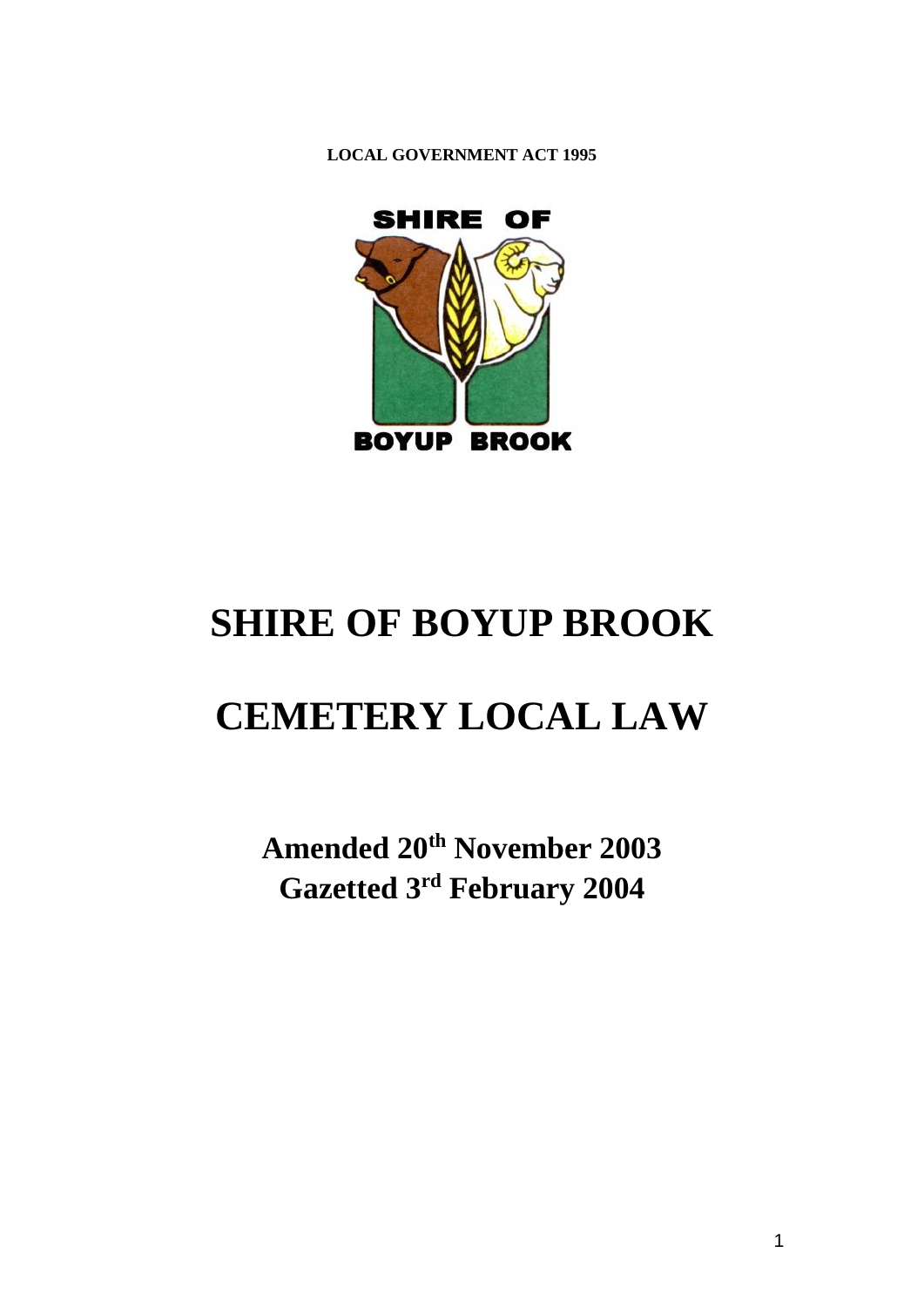#### **BOYUP BROOK CEMETERY LOCAL LAW 2003**

#### **SHIRE OF BOYUP BROOK**

#### **Arrangement**

#### **PART 1 – PRELIMINARY**

- 1.1 Citation
- 1.2 Application
- 1.3 Interpretation
- 1.4 Repeal

#### **PART 2 - ADMINISTRATION**

2.1 Powers and Functions of CEO

#### **PART 3 – APPLICATION FOR FUNERALS**

- 3.1 Application for Burial
- 3.2 Applications to be Accompanied by Certificates etc
- 3.3 Certificate of Identification
- 3.4 Minimum Notice Required

#### **PART 4 – FUNERAL DIRECTORS**

- 4.1 Funeral Director's Licence Expiry
- 4.2 Single Funeral Permits
- 4.3 Application Refusal

#### **PART 5 – FUNERALS**

*Division 1 – General*

- 5.1 Requirements for Funerals and Coffins
- 5.2 Funeral Processions
- 5.3 Vehicle Entry Restricted
- 5.4 Vehicle Access and Speed Limitations
- 5.5 Offenders may be Expelled
- 5.6 Conduct of Funeral by Board

*Division2 – Placement of Ashes*

5.7 Disposal of Ashes

#### **PART 6- BURIALS**

- 6.1 Depth of Graves
- 6.2 Mausoleum, etc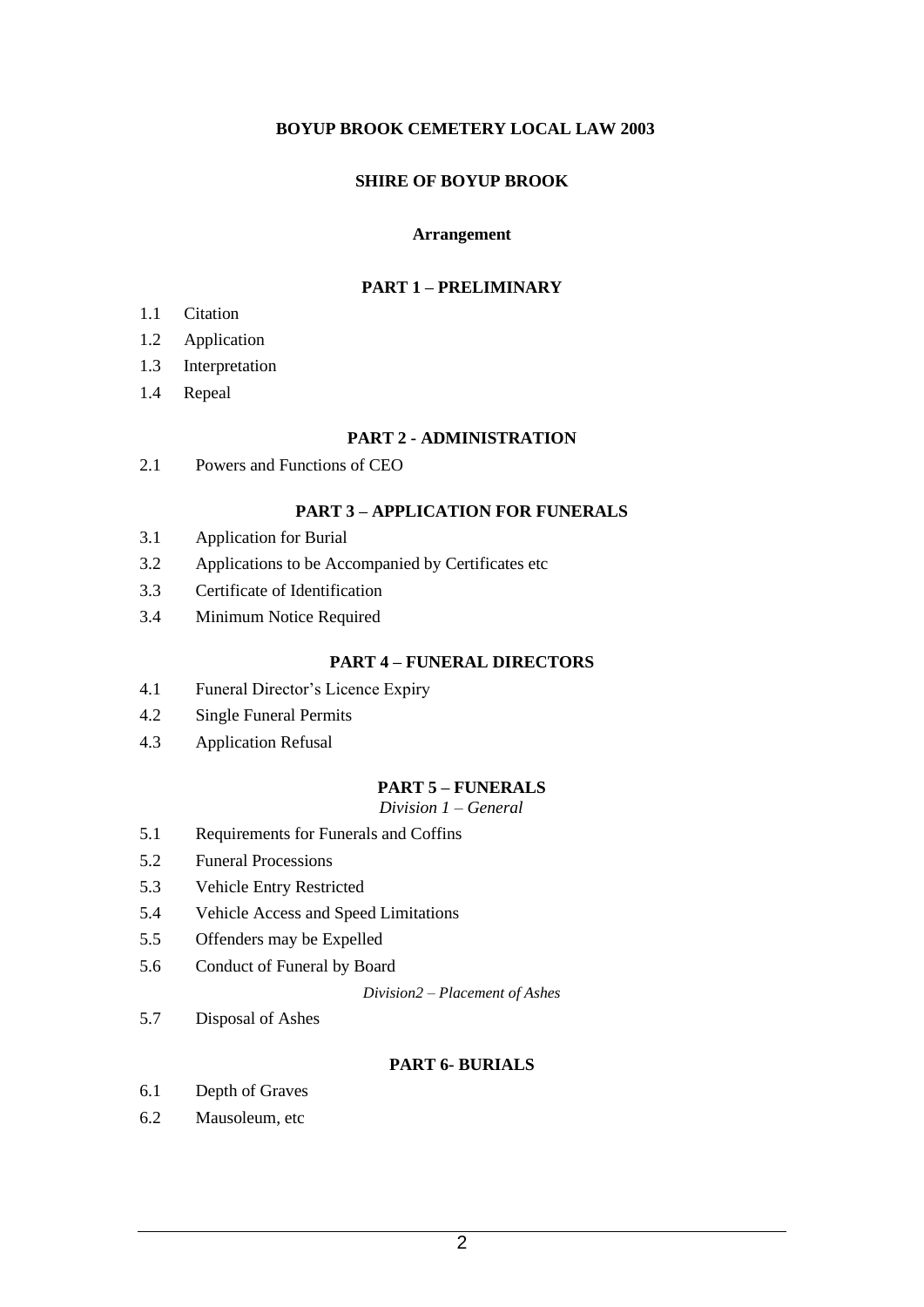#### **PART 7 – MEMORIALS AND OTHER WORK**

*Division 1 – General*

- 7.1 Application for Monumental Work
- 7.2 Placement of Monumental Work
- 7.3 Removal of Rubbish
- 7.4 Operation of Work
- 7.5 Removal of Sand, Soil or Loam
- 7.6 Hours of Work
- 7.7 Unfinished Work
- 7.8 Use of Wood
- 7.9 Plants and Trees
- 7.10 Supervision
- 7.11 Australian War Graves
- 7.12 Placing of Glass Domes and Vases

#### *Division 2– Licensing of Monumental Masons*

- 7.13 Monumental Mason's Licence
- 7.14 Expiry Date, Non-Transferability
- 7.15 Carrying out Monumental Work
- 7.16 Responsibilities of the Holder of a Monumental Mason's Licence
- 7.17 Cancellation of a Monumental Mason's Licence

#### **PART 8 – GENERAL**

- 8.1 Animals
- 8.2 Guide Dogs
- 8.3 Damaging and Removing of Objects
- 8.4 Withered Flowers
- 8.5 Littering and Vandalism
- 8.6 Advertising
- 8.7 Obeying Signs and Directions
- 8.8 Removal from the Cemetery

#### **PART 9 – OFFENCES AND MODIFIED PENALTY**

- 9.1 General
- 9.2 Modified Penalties

# **First Schedule** – Modified Penalties

#### **Second Schedule** – Infringement Notice **Third Schedule** – Withdrawal of Infringement Notice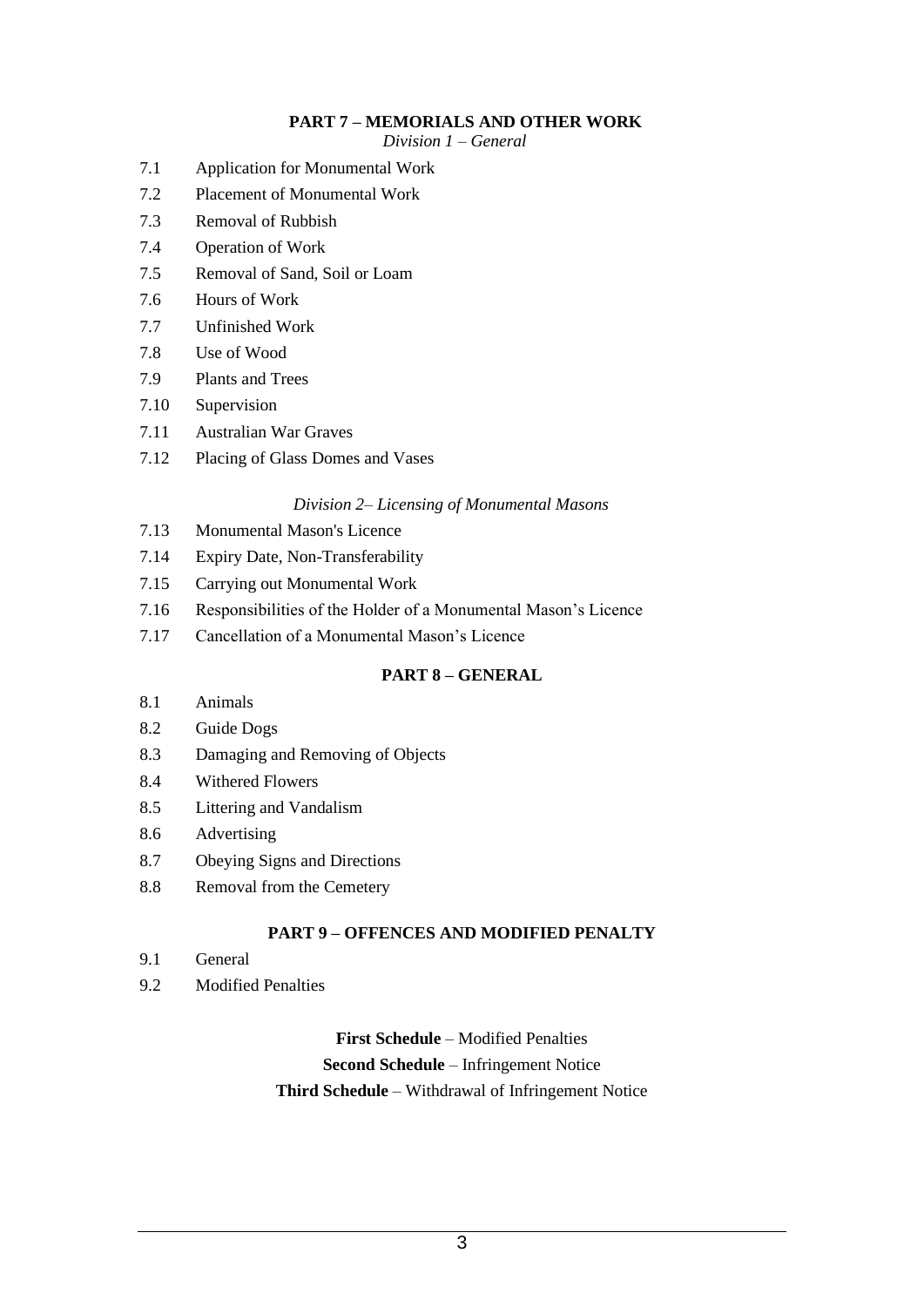# **CEMETERIES ACT 1986 Shire of Boyup Brook Boyup Brook Cemetery Local Law 2003**

#### **PART 1 - PRELIMINARY**

#### **1.1 Citation**

This Local Law may be cited as the Boyup Brook Cemetery Local Law 2003.

#### **1.2 Application**

This Local Law applies to the Boyup Brook Cemetery, being Reserve 11653.

#### **1.3 Interpretation**

In this Local Law unless the context otherwise requires:

"ashes" means so much of the remains of a dead body after the due processes of cremation as may be contained in a standard sized cremation urn;

"authorised officer" means an employee of the Board authorised by the Board for the purposes of performing any function or exercising any power conferred upon an authorised officer by this Local Law;

"CEO" means the chief executive officer for the time being, of the Board;

"Funeral Director" means a person holding a current funeral director's licence;

"Board" means the Shire of Boyup Brook;

"mausoleum" means a building or construction wholly above or partially above and below ground level, so constructed as to allow the deposition of dead bodies into a compartment in the wall or floor and being sealed from view;

"monumental mason" means a person holding a current monumental mason's licence;

"personal representative" means the administrator or executor of an estate of a deceased person;

"set fee" refers to fees and charges set by a resolution of the Board and published in the Government Gazette, under section 53 of the Act;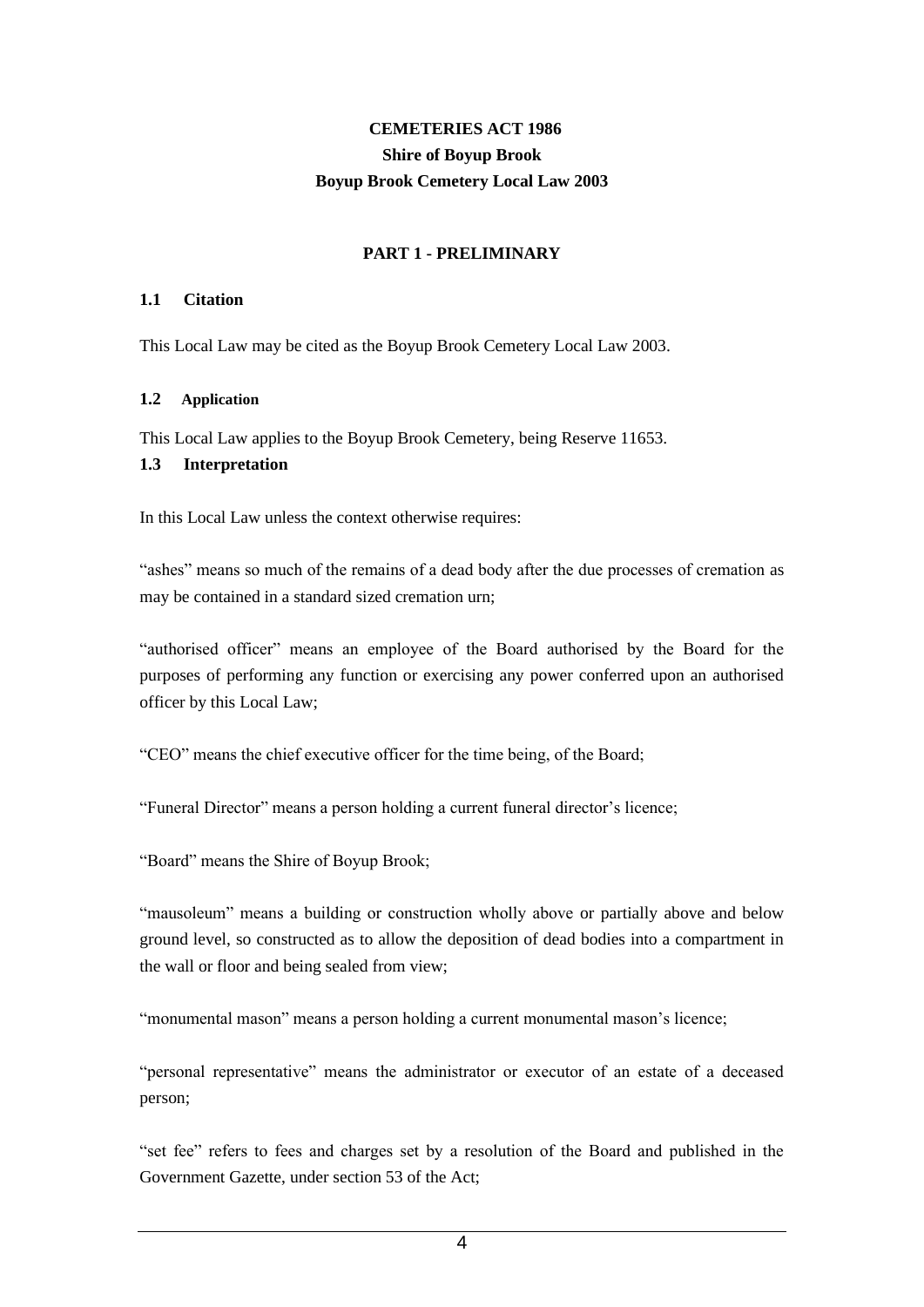"single funeral permit" means a permit issued by the Board under section 20 or 21 of the Act which entitles the holder to conduct at the cemetery a funeral of a person named in the permit.;

"vault" means a below ground lined grave with one or more sealed compartments constructed to specifications approved from time to time by the Board.

#### **1.4 Repeal**

The following Local Law is repealed:-

Upper Blackwood Cemetery (Reserve 11653) - By-laws, published in the *Government Gazette* of 12 September 1956, as amended by publication in the *Government Gazettes* of 20 May 1971, 26 November 1976, 10 December 1976, 23 March 1984 and 1 March 1985.

#### **Provisions of the Cemeteries Act**

Provisions of the Cemeteries Act have been included in this document in appropriate places, boxed and hachured . These insertions are not an official part of these local laws but are included to give a fuller picture of the written law governing proceedings, or as an aid to interpretation.

In the hachured boxes, "S" denotes a section of the *Cemeteries Act 1986*.

#### **PART 2 - ADMINISTRATION**

#### **2.1 Powers and Functions of CEO**

Subject to any directions given by the Board, the CEO shall exercise all the powers and functions of the Board in respect of the cemetery.

#### **Board to maintain registers and plans**

S40 (1) A Board shall establish and maintain -

- (a) a register containing details of all burials in the cemetery, including details of the names and descriptions of the deceased persons and details of the location of the burial in every case;
- and
- (b) a register of all grants of rights of burial in the cemetery, including details of the assignments or bequests of grants.
- (2) A Board shall keep and maintain plans showing the location of all burials registered under subsection (1).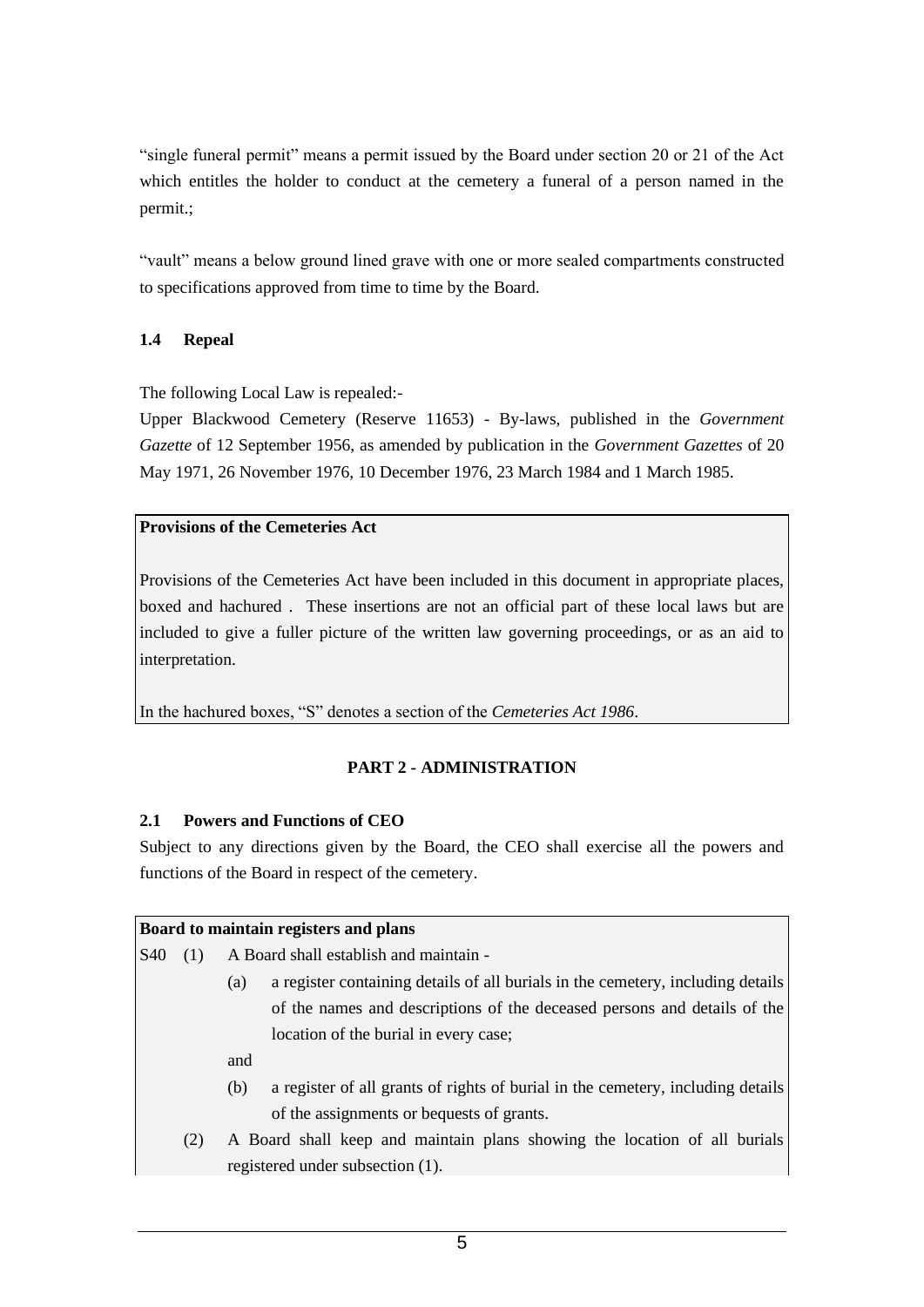- (3) A register maintained under this Act may be kept or prepared
	- (a) by making entries in or on a bound or loose-leaf book; or
	- (b) by recording or storing the particulars required by this Act to be entered in the register by means of a mechanical, electronic or other device, but so that the particulars so recorded or stored will remain in the form in which they were originally recorded or stored and will be capable of being reproduced in written form in the English language.

#### **Registers available for inspection**

- S41 (1) A Board shall make all registers kept under this Act available for inspection by members of the public at times and places set by the Board and shall on request make available copies of extracts from any register.
	- (2) A Board may charge a fee for the inspection of a register or for providing an extract from or certified copy of an extract from a register.

#### **Rights of Burial**

#### **Grant of Right of Burial**

- S25 (1) A Board may grant to a person for a term of 25 years the right of burial in a specified area of a cemetery and the right to place a memorial on that area.
	- (2) Where the holder for the time being of a grant of a right of burial applies to the Board for the renewal of the grant the Board shall renew the grant for a further term of 25 years.
	- (3) A right of burial granted under this section shall be subject to such conditions as may be prescribed by local law.
	- (4) A right of burial granted under the *Cemeteries Act 1897* or renewed under subsection (2) may, if the Board and the holder for the time being of the grant agree, be renewed from time to time for a further term not exceeding 25 years in the case of any one renewal.

#### **Transfer of right of burial**

- S26 (1) A right of burial granted to a person under this Act may be assigned by the holder in his lifetime or bequeathed by will.
	- (2) An assignment of a right of burial shall have no effect until it is produced to the Board for registration and when so registered shall have priority over any other assignment that may subsequently be produced to the Board.
	- (3) The bequest of a right of burial shall have no effect until the probate of the will by which the right of burial passes is produced to the Board and the Board shall make an appropriate entry in the register upon which the bequest shall have priority over any assignment that may subsequently be produced to the Board.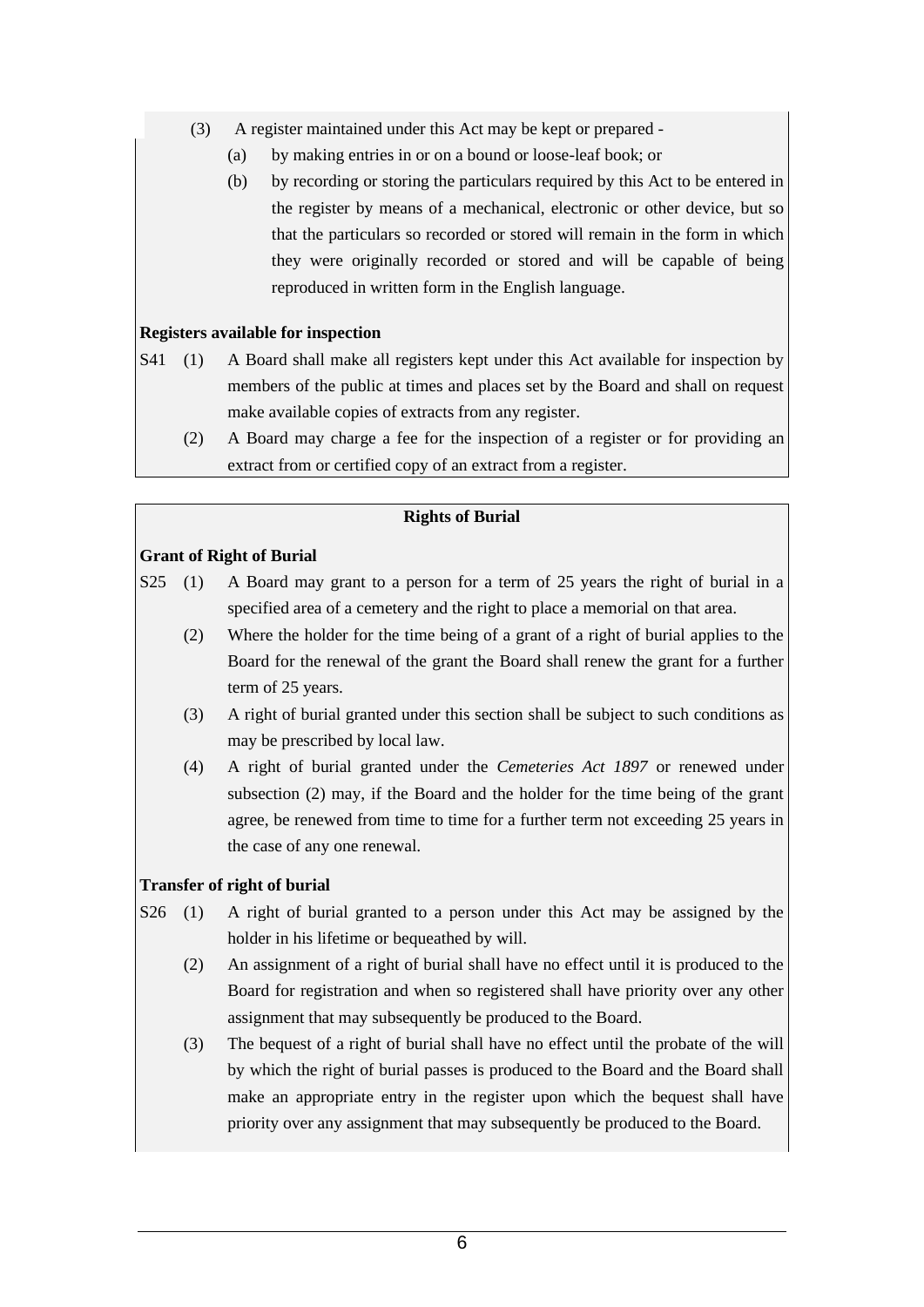#### **Protection of right of burial**

S27 Before any burial is permitted to take place in a specified area which is the subject of a grant of right of burial, the Board must be satisfied that the holder of the right has consented or would not object to the burial taking place.

#### **Surrender of right of burial**

S28 The holder of a right of burial granted under this Act may surrender the right to the Board upon which all rights and obligations under the right shall terminate.

#### **PART 3 - APPLICATION FOR FUNERALS**

#### **3.1 Application for Burial**

- (1) A person may apply for approval to bury a dead body in the cemetery in the form determined by the Board from time to time.
- (2) An application under subclause (1) is to be accompanied by the set fee.

#### **3.2 Applications to be Accompanied by Certificates etc**

All applications referred to in clause 3.1 shall be accompanied by either a medical certificate of death or a Coroner's order of burial, and a certificate issued under clause 3.3, in respect of the body.

#### **3.3 Certificate of Identification**

- (1) After a dead body is placed in a coffin and prior to a dead body being removed to the cemetery, a person who personally knew the deceased shall identify the dead body and shall complete a certificate of identification in the form determined by the Board from time to time, unless:
	- (a) in the opinion of the Funeral Director, the dead body is not in a fit state to be viewed;

or

- (b) after reasonable effort the Funeral Director is unable to arrange for a person to identify the dead body.
- (2) Where:
	- (a) in the opinion of the Funeral Director, the dead body is not in a fit state to be viewed;

or

(b) after reasonable effort the Funeral Director is unable to arrange for a person to identify the dead body,

then the Funeral Director shall complete a certificate in the form determined by the Board from time to time.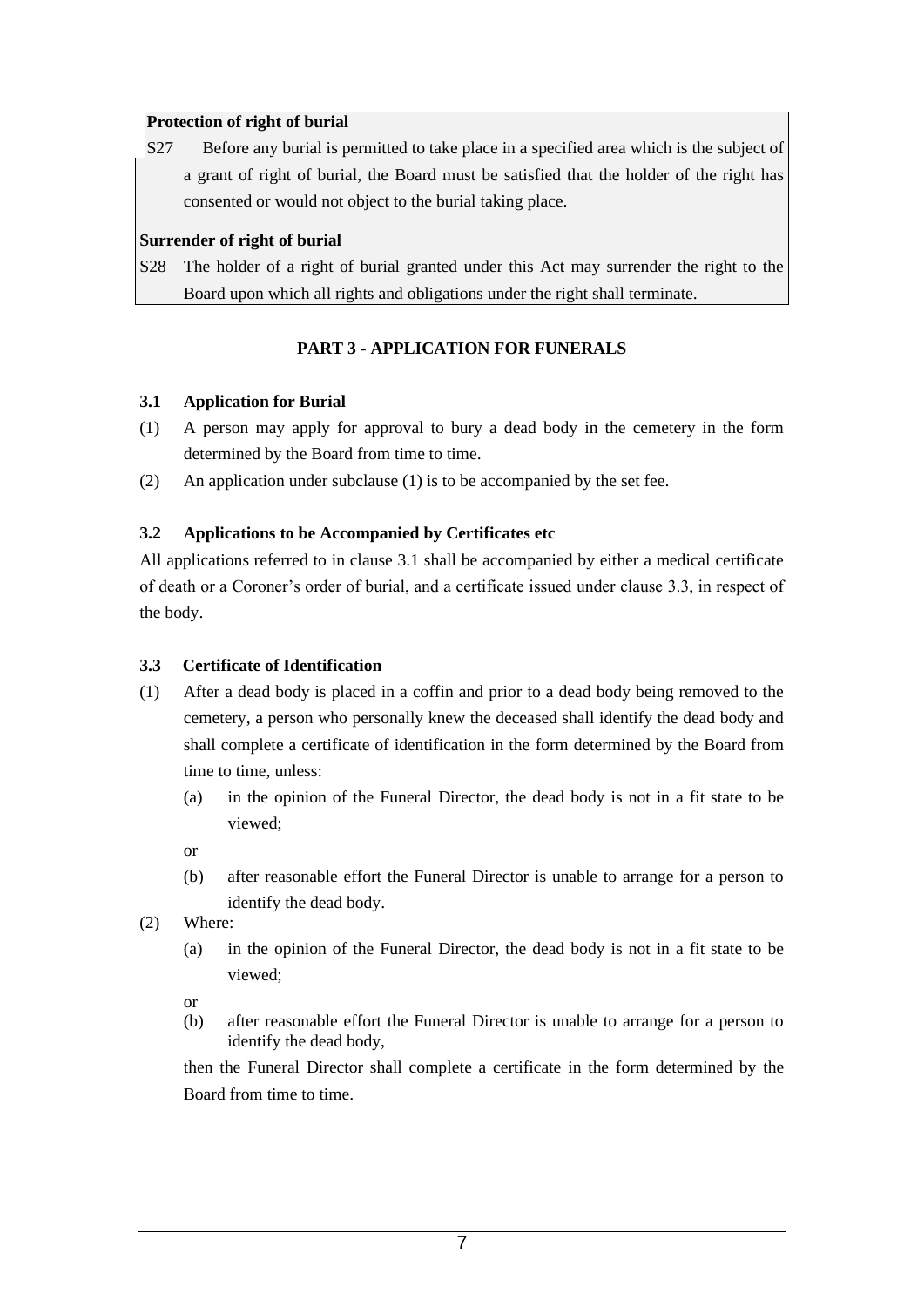#### **3.4 Minimum Notice Required**

All bookings to hold a funeral shall be made with the Board at least twenty four hours prior to the time proposed for burial on the application, otherwise an extra charge may be made.

#### **PART 4 - FUNERAL DIRECTORS**

#### **Division 3 - Licensing of funeral directors**

#### **Licences**

S16 A funeral director's licence -

- (a) is valid for the conduct of funerals at the cemetery or cemeteries specified in the licence;
- (b) is valid for such period not exceeding one year from the day on which the licence is issued as the Board determines, unless the licence is sooner suspended or cancelled; and
- (c) is not transferable.

#### **Applications for licences**

S17 (1) An application for a funeral director's licence in respect of a cemetery shall be made to the Board responsible for the care, control and management of the cemetery in the manner required by the Board and shall be lodged with the Board together with the appropriate fee.

- (2) An applicant who satisfies the Board that the applicant
	- (a) is of good repute and is fit to hold a funeral director's licence;

and

(b) has suitable facilities and equipment for handling and storing dead bodies and conducting funerals,

shall be entitled to be issued with a funeral director's licence.

(3) The Board, or a person authorized by resolution of the Board for the purpose, may at any reasonable time inspect the facilities and equipment of an applicant for or the holder of a funeral director's licence and the applicant or holder shall take all reasonable steps to facilitate an inspection authorized by this subsection.

Penalty: \$500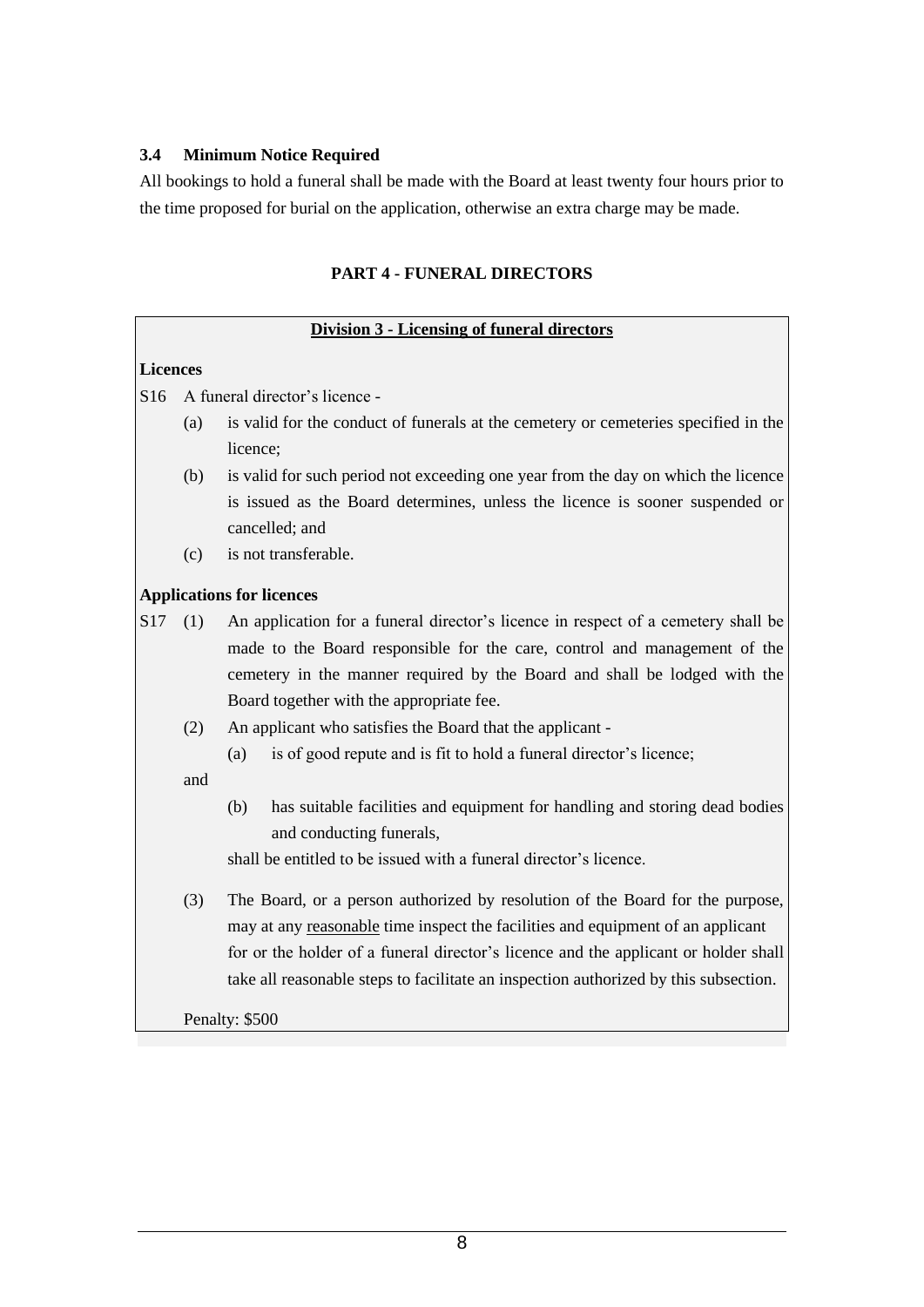#### **Suspension and cancellation of licences**

|  | [S18 (1) A Board may, by notice in writing delivered to the holder of a licence, cancel or |
|--|--------------------------------------------------------------------------------------------|
|  | suspend the licence if -                                                                   |

- (a) the licence was issued erroneously or in consequence of a false or fraudulent document, statement or representation;
- (b) the fee for the licence is due and unpaid;
- (c) the holder of the licence is convicted of an offence against this Act or local laws made under this Act; or
- (d) the Board is no longer satisfied in relation to the holder of the licence with respect to the matters referred to in section 17 (2).
- (2) If a licence is cancelled or suspended under this section, the person to whom the licence was issued shall deliver the licence to the Board within such period as may be specified in the notice referred to in subsection (1).

Penalty: \$500

#### **Appeals against decisions of Board**

- S<sub>19</sub> (1) Where a Board -
	- (a) refuses an application for a licence; or
	- (b) cancels or suspends a licence,

the Board shall notify in writing the applicant or the person to whom the licence was issued of its decision and of the reasons for that decision.

- (2) An aggrieved applicant or person whose licence has been cancelled or suspended may appeal to a Local Court against the decision of the Board.
- (3) An appeal under this section may be instituted by the appellant lodging a notice of appeal specifying the grounds of appeal with the clerk of the Local Court to which the appeal is to be made and the Board within 1 month after the appellant received the notice referred to in subsection (1).
- (4) An appeal under this section shall be in the nature of a rehearing de novo and shall be heard before a Local Court conducted by a stipendiary magistrate.
- (5) On hearing an appeal under this section, the Local Court may
	- (a) confirm, quash or vary the decision of the Board or substitute its own decision for that of the Board; and
	- (b) make any other order as to costs or otherwise.
- (6) The decision of a Local Court in an appeal under this section is final and conclusive and the Board shall give effect to it.

#### **4.1 Funeral Director's Licence Expiry**

A funeral director's licence shall expire on the 30th day of June in each year.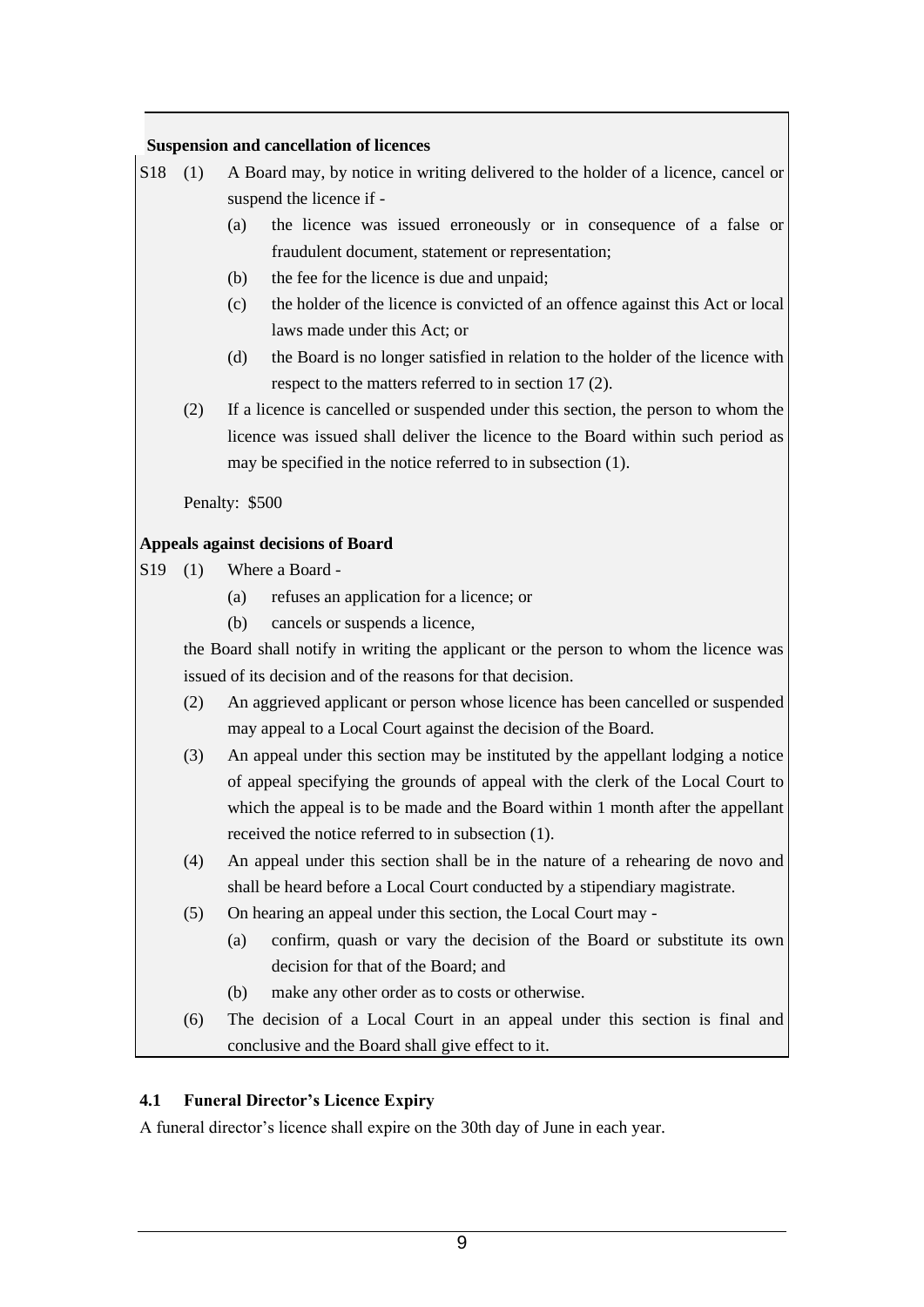#### **4.2 Single Funeral Permits**

#### **Single funeral permits issued to persons other than funeral directors**

- S20 (1) Subject to this section, a Board may issue a permit to any person, other than the holder of a funeral director's licence, for the conduct at a cemetery of a funeral of a person named in the permit.
	- (2) An application for a permit under this section shall be made in the manner required by the Board and lodged with the Board together with the appropriate fee.
	- (3) A permit issued under this section shall have effect subject to any conditions prescribed by local law and to any further conditions that may be attached by the Board in the particular case and set out in the permit.

#### **Single funeral permits issued to funeral directors**

- S21 (1) Subject to this section, a Board may issue a permit to a person who is the holder of a funeral director's licence issued by another Board for the conduct at a cemetery under the care, control and management of the first mentioned Board of a funeral of a person named in the permit.
	- (2) An application for a permit under this section shall be made in the manner required by the Board and lodged with the Board together with the appropriate fee.
	- (3) In determining an application made by a funeral director under this section, a Board is not required to inquire into the matters referred to in section 17 (2).

Every application for a single funeral permit made under section 20 or 21 of the Act shall include coffin specifications and details of the vehicle transporting the dead body to the gravesite.

#### **4.3 Application Refusal**

The Board may refuse an application for a single funeral permit if, in the opinion of the Board, either the coffin specifications or the details of the vehicle transporting the dead body to the gravesite, are not structurally sound or are otherwise inadequate or inappropriate, or on any other grounds.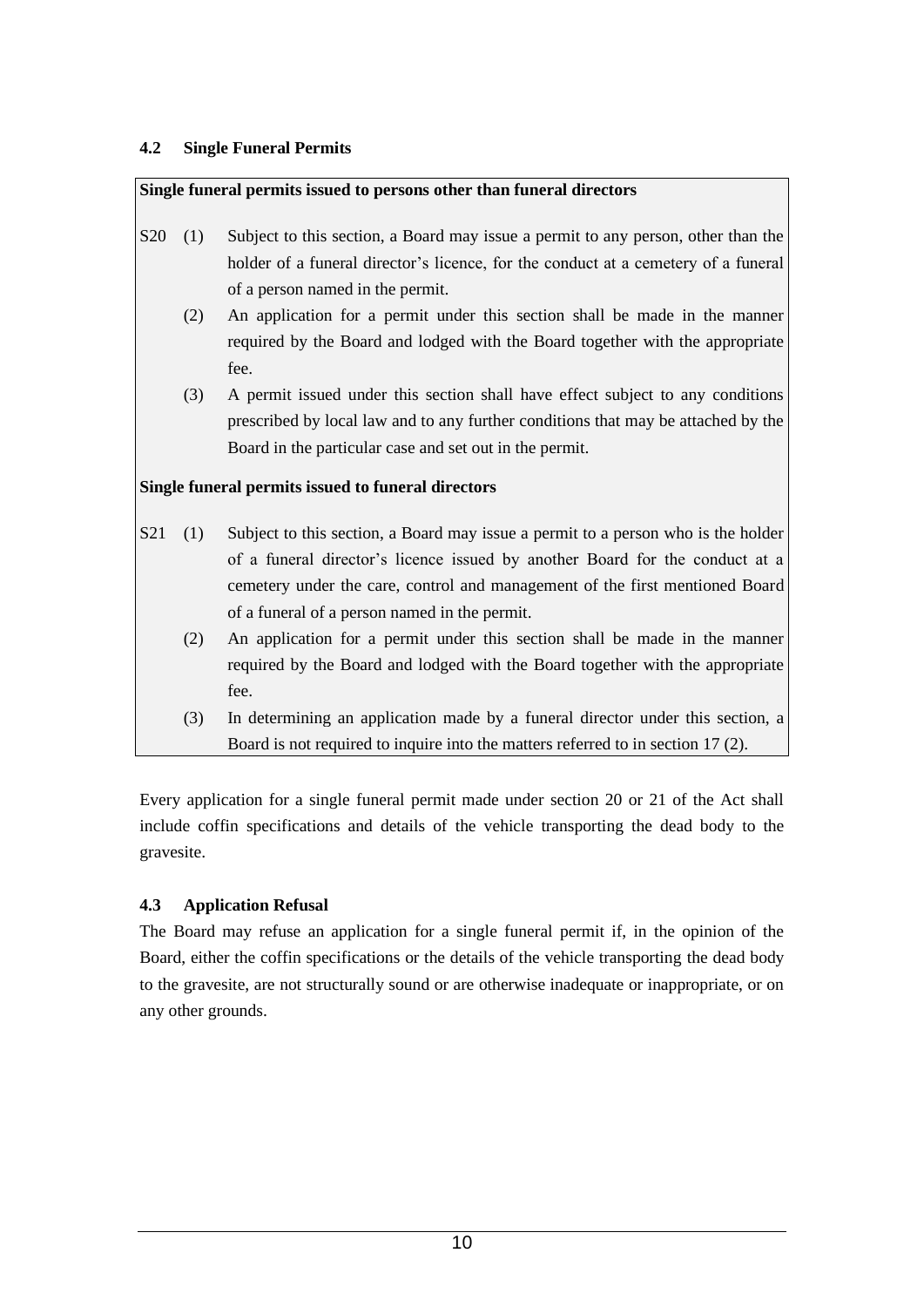# **PART 5 - FUNERALS**

#### *Division 1 - General*

#### **5.1 Requirements for Funerals and Coffins**

A person shall not bring a dead body into the cemetery unless:

- (a) the Board has approved an application for the burial of that dead body in accordance with Part 3 of this Local Law;
- (b) it is enclosed in a coffin which in the opinion of the Board is structurally sound and bears the name of the deceased person indelibly inscribed in legible characters on a plate on the coffin's lid;

and

(c) under the plate referred to in paragraph (b) there is a substantive lead strip bearing the surname of the deceased person stamped in legible characters, each character being not less than 10 mm in height.

#### **5.2 Funeral Processions**

The time fixed by the Board for any burial shall be the time at which the funeral procession is to arrive at the cemetery gates, and, if not punctually observed, then the applicant who applied to hold the funeral under clause 3.1 shall pay the set fee for being late.

#### **5.3 Vehicle Entry Restricted**

- (1) Subject to clause 5.3(2), every funeral procession shall enter by the principal entrance, and no vehicle except the hearse, and official mourning coaches, shall be permitted to enter the cemetery.
- (2) This clause shall not apply to persons using wheelchairs or motorised wheelchairs.

#### **5.4 Vehicle Access and Speed Limitations**

Vehicles shall proceed within the cemetery by the constructed roadway or other areas designated for the use of vehicles and shall not exceed the speed of 25km per hour.

#### **5.5 Offenders may be Expelled**

A person committing an offence under clause 5.4 may be expelled from the cemetery by the CEO or an authorised officer.

#### **Board may conduct funeral**

S22 A Board may conduct a funeral at a cemetery for the care, control and management of which it is responsible.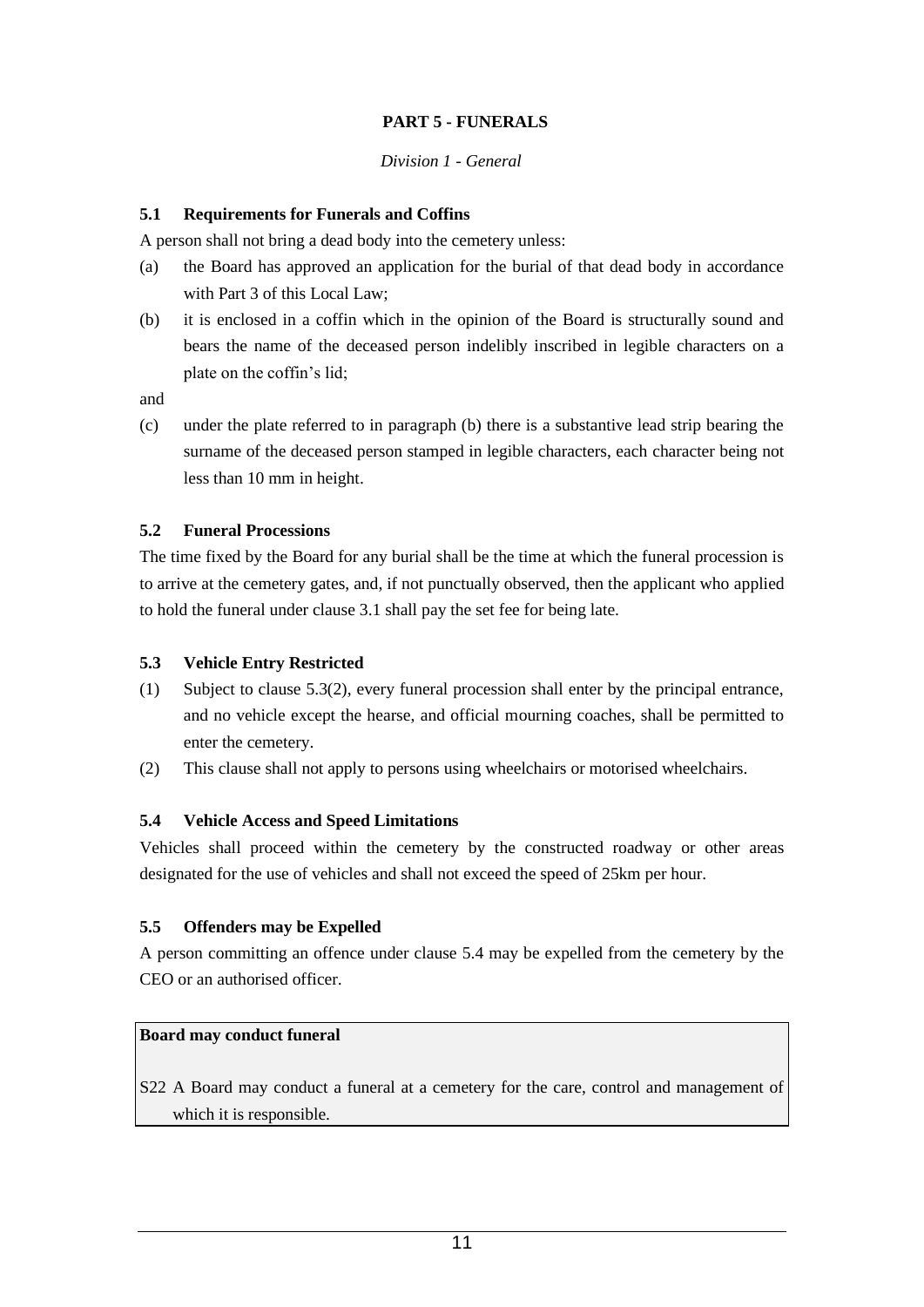#### **5.6 Conduct of Funeral by Board**

When conducting a funeral under section 22 of the Act the Board may:

- a) require a written request for it to conduct a funeral to be lodged with it;
- b) in its absolute discretion, charge any person requesting it to conduct a funeral the set fee for the conduct of that funeral by it;
- c) where no fee or a reduced fee has been charged by it for the conduct of the funeral, determine the manner in which the funeral shall be conducted;
- d) deleted
- e) specify an area in the cemetery where the dead body is to be buried or the ashes placed;
- f) conduct the funeral notwithstanding the failure of a person to make any application or to obtain any consent required under this Local Law;
- g) do or require anything which it considers is necessary or convenient for the conduct of a funeral by it.

#### *Division 2 - Placement of Ashes*

#### **5.7 Disposal of Ashes**

(1) The personal representative of a deceased person whose body has been cremated may apply, in an application under clause 3.1 or otherwise, for permission to dispose of the ashes in the cemetery and upon payment of the set fee the Board may grant permission for the ashes to be disposed of by one of the following methods:

> Niche Wall Family Grave

Scattering to the Winds

Other memorials approved by the Board

- (2) Subject to sub-clauses (3) and (4), a person shall not place the ashes of a deceased person in the cemetery.
- (3) An authorised officer may place the ashes of a deceased person in a cemetery in accordance with the Board approval provided:
	- (a) the person requesting the placement of the ashes has the permission of the Board; and
	- (b) the ashes are placed within an area set aside for that purpose by the Board.
- (4) An authorised officer may place the ashes of a deceased person within a grave in accordance with the Board approval, provided the person requesting the placement of the ashes has the written permission of the Board and the approval of the holder of the right of burial of the grave.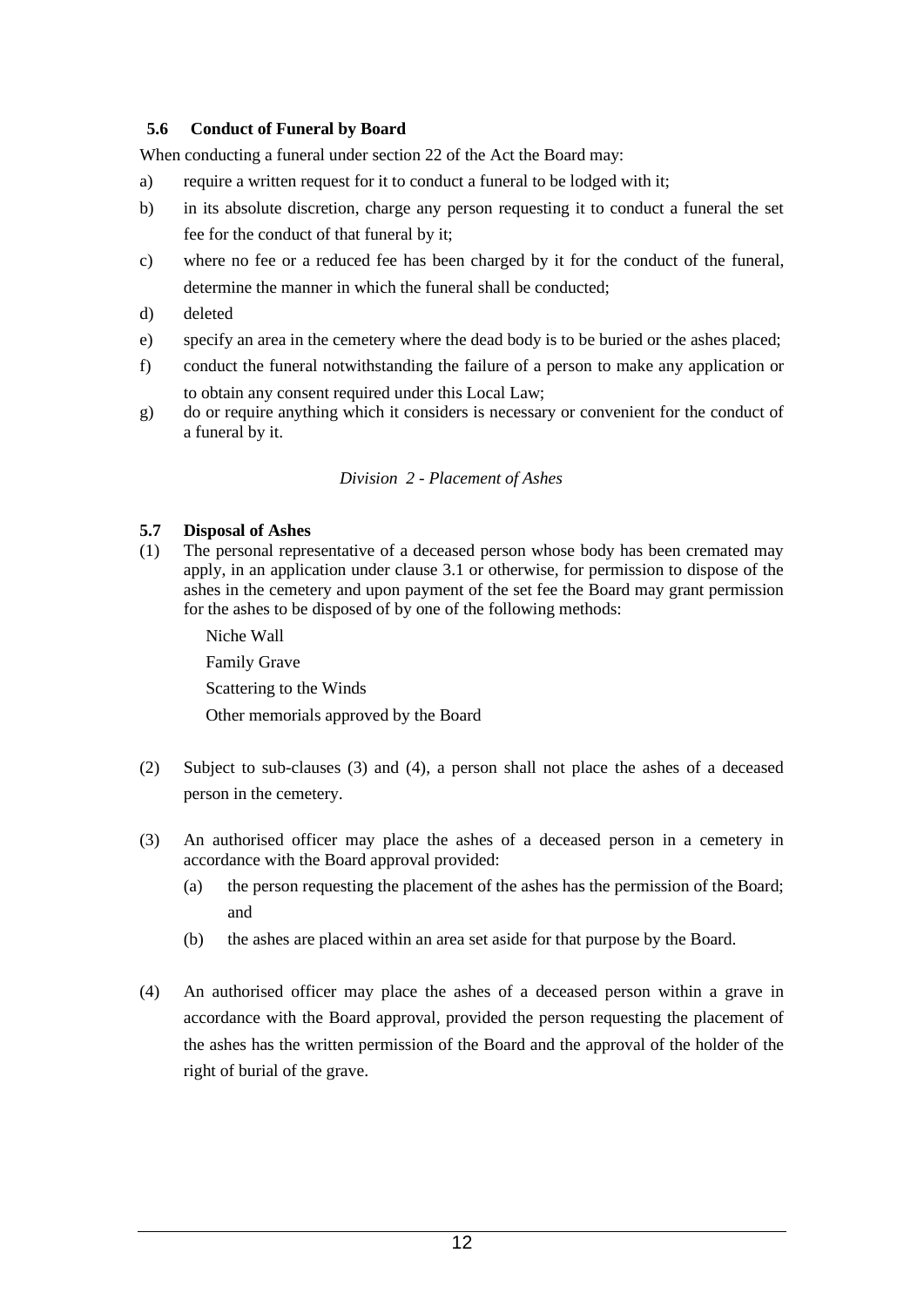#### **PART 6 - BURIALS**

#### **6.1 Depth of Graves**

- (1) A person shall not bury a coffin within the cemetery so that the distance from the top of the coffin to the original surface of the ground is -
	- (a) subject to paragraph (b), less than 750mm, unless that person has the permission of an authorised officer; or
	- (b) in any circumstances less than 600mm.
- (2) The permission of the authorised officer in sub-clause (1) (a) will only be granted where in the opinion of the authorised officer exceptional circumstances require granting of that permission.

#### **6.2 Mausoleum, etc**

- (1) A person other than the Board shall not construct a brick grave, crypt, vault or mausoleum within the cemetery.
- (2) A person may request the Board to construct a vault or mausoleum within the cemetery which vault or mausoleum shall at all times remain the property of the Board.
- (3) An application under subclause (2) shall be in writing and shall be accompanied by payment of the set fee.
- (4) A person shall not place a dead body in a mausoleum except:-
	- (a) in a closed coffin; and
	- (b) in a soundly constructed chamber; and
	- (c) in accordance with sub-clause (5).
- (5) The number of burials in a chamber must not exceed the number for which the chamber was designed.

#### **Minister may order exhumation**

S58 The Minister may in writing order the exhumation of a body and the re-burial or disposal of the ashes after cremation of the body in accordance with this Act and may further order how and by whom the costs of the exhumation, re-burial or disposal shall be met.

#### **Board may authorize exhumation and re-burial**

S59 A Board may in writing authorize the exhumation of a body buried in the cemetery and the re-burial or disposal of the ashes after cremation of the body in that cemetery.

# **PART 7 - MEMORIALS AND OTHER WORK**

#### *Division 1 - General*

#### **Control of memorials**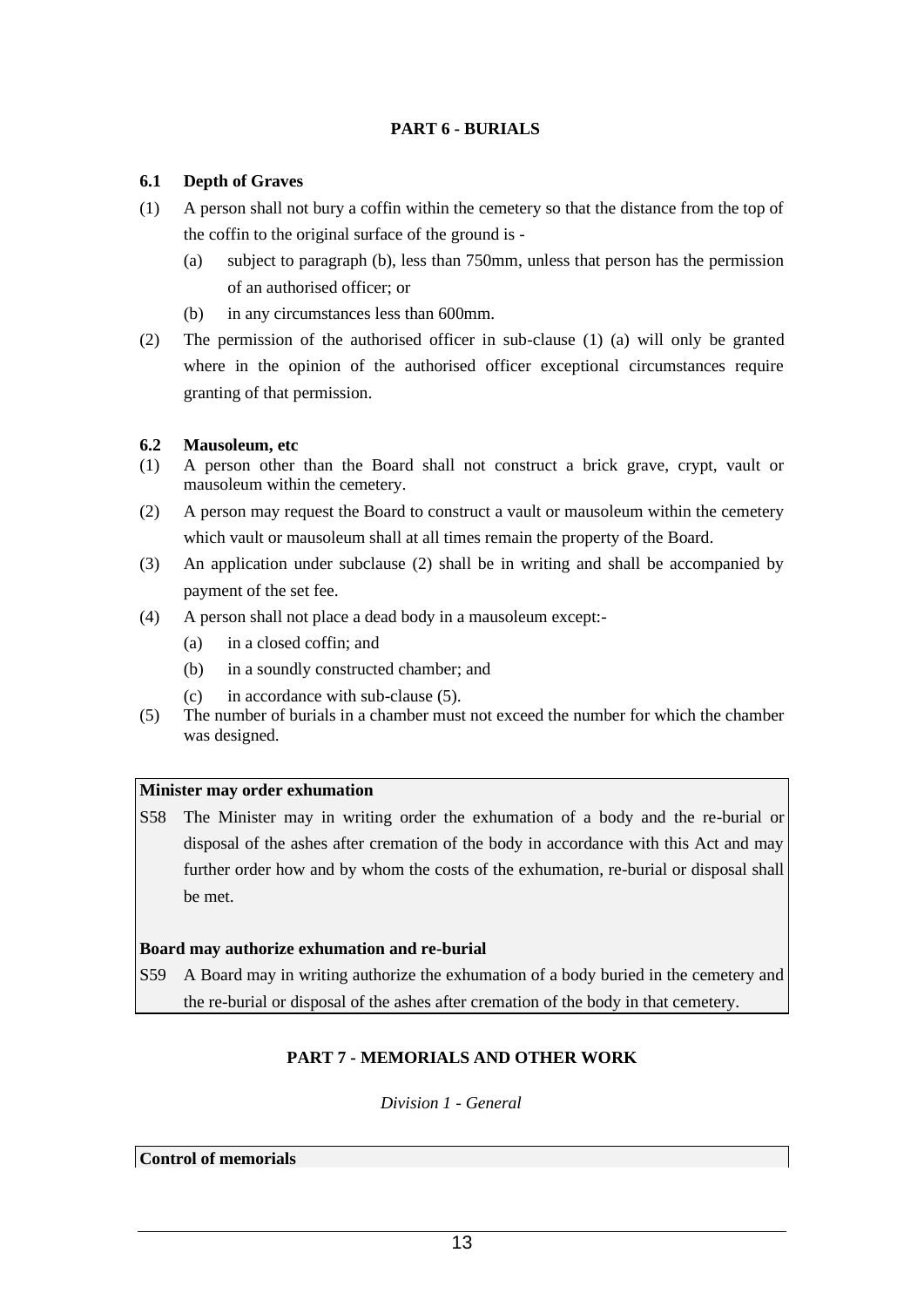S29 A Board shall control the kinds of memorial permitted in a cemetery and may impose different requirements for different areas of a cemetery.

## **Permission for memorials**

- S30 (1) A person who wishes to place or erect a memorial in a cemetery shall apply to the Board specifying the proposed location, design and materials of which the memorial is to be composed and the Board may approve or, if the Board considers the location to be incorrect or the proposed memorial to be inappropriate or indecorous or contrary to a local law, refuse the application.
	- (2) A person shall not place or assist in placing or erecting a memorial in a cemetery without the permission of the Board.

Penalty: \$500

(3) A person shall not alter or add to, or assist in the alteration of or addition to or removal of, a memorial in a cemetery without the permission of the board. Penalty: \$500

# **Removal or alteration of unauthorized memorial**

- S31 (1) If a memorial in a cemetery is placed or erected or altered without the permission of the Board or, although placed, erected or altered with such permission, is placed, erected or altered contrary to the local laws or other requirements or conditions of the permission of the Board, the Board may give a written notice to the holder of the right of burial or other person who has caused the memorial to be so placed, erected or altered requiring that holder or other person within 28 days from receiving the notice to remove the memorial from the cemetery or to alter it in the manner specified in the notice to the satisfaction of the Board.
	- (2) If the holder of a right of burial or other person to whom a notice is given under subsection (1) refuses to or otherwise fails to comply with the terms of the notice, the Board may remove or alter the memorial and may recover from that holder of a right of burial or other person the costs of the removal or alteration as a debt in a court of competent jurisdiction.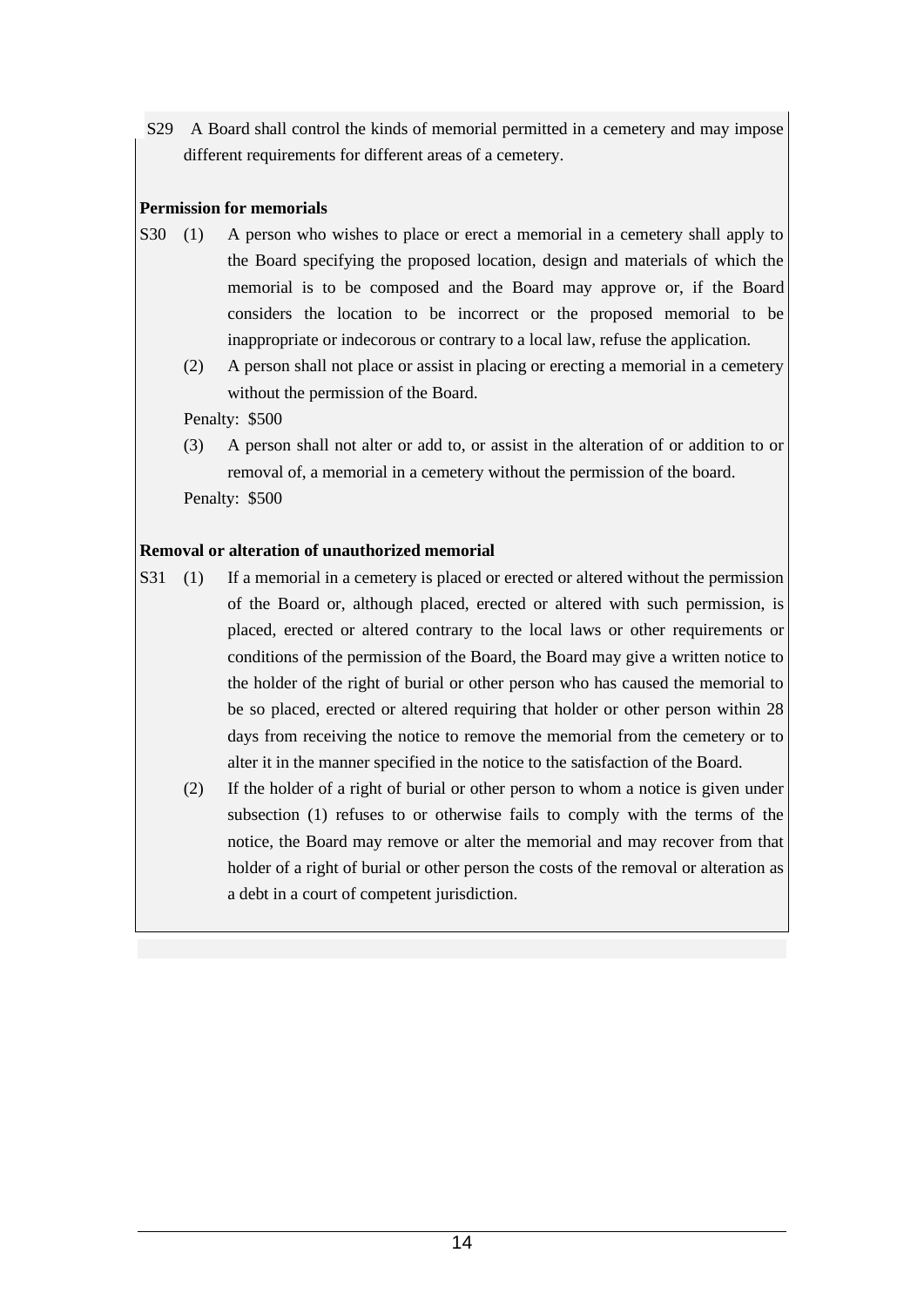#### **Removal or alteration of memorial in disrepair**

- S32 (1) If a memorial in a cemetery is, in the opinion of the Board, in need of repair or is in such a state of disrepair that repairs are not feasible, the Board may give a written notice to the holder of the relevant right of burial requiring that person within 28 days from receiving the notice to repair the memorial to the satisfaction of the Board or to remove the memorial from the cemetery, as the case may require and as specified in the notice.
	- (2) If the holder of a right of burial to whom a notice is given under subsection (1) refuses to or otherwise fails to comply with the terms of the notice, the Board may cause the memorial to be repaired or removed from the cemetery and may recover from that holder of a right of burial the costs of the removal or repair as a debt in a court of competent jurisdiction.

#### **7.1 Application for Monumental Work**

A Board may require the written consent of the holder of the right of burial of the grave to accompany an application under section 30 of the Act.

#### **7.2 Placement of Monumental Work**

Every memorial shall be placed on proper and substantial foundations.

# **7.3 Removal of Rubbish**

All refuse, rubbish or surplus material remaining after memorial works are completed under a permit issued under section 30 of the Act shall be immediately removed from the cemetery by the person carrying out the same.

#### **7.4 Operation of Work**

All material required in the erection and completion of any work shall, as far as possible, be prepared before being taken to the cemetery, and all materials required by tradesmen shall be admitted at such entrance as the CEO or an authorised officer shall direct.

#### **7.5 Removal of Sand, Soil or Loam**

No sand, earth or other material shall be taken from any part of the cemetery for use in the erection of any memorial or work except with the written approval of the Board.

# **7.6 Hours of Work**

Persons shall not be permitted to carry out memorial or other work on graves within the cemetery other than during the hours of 8.00am and 6.00pm on weekdays, and 8.00am and noon on Saturdays, without the written permission of the Board.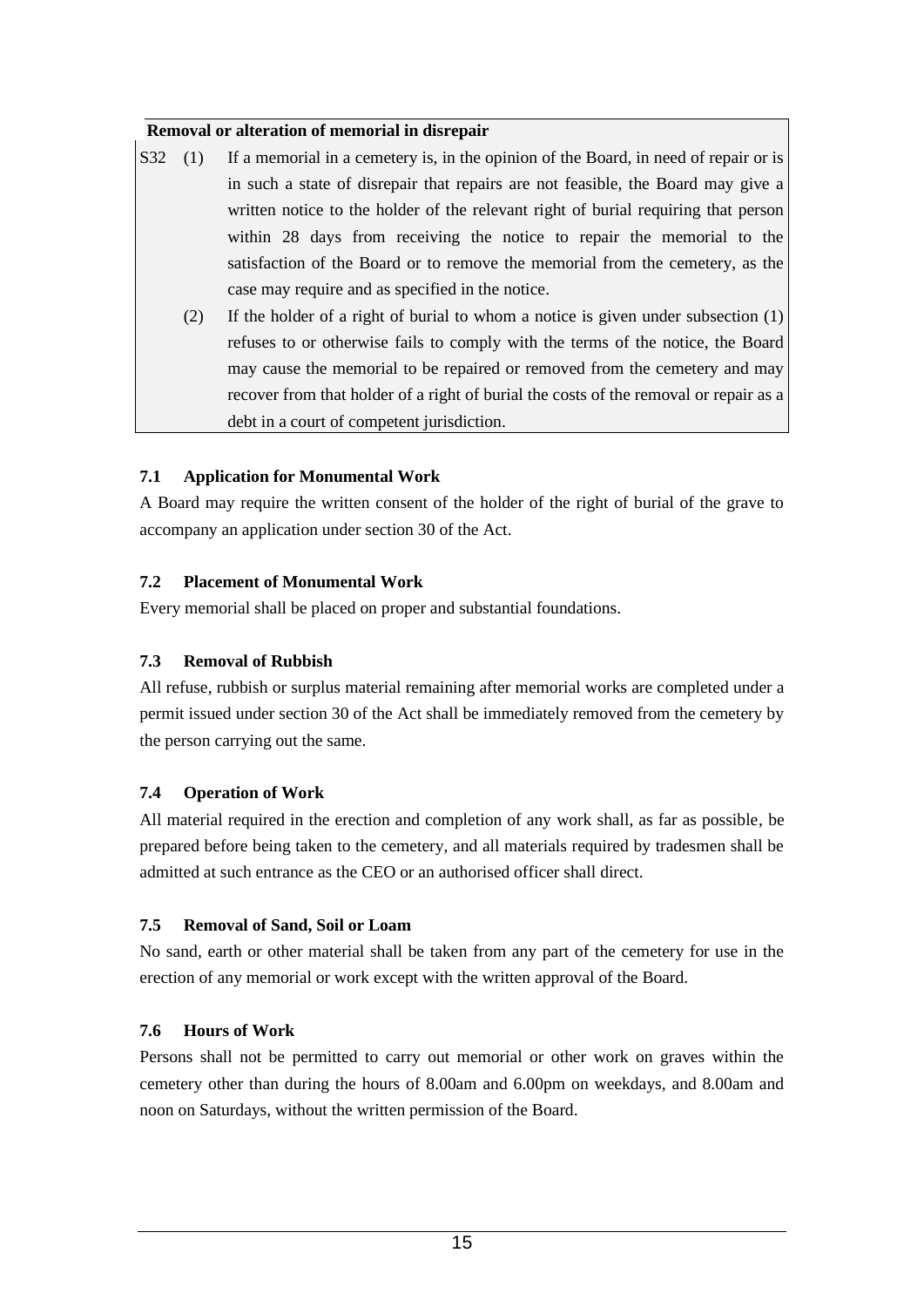#### **7.7 Unfinished Work**

Should any work by masons or others be not completed before 6pm on weekdays and noon on Saturdays, they shall be required to leave the work in a neat and safe condition to the satisfaction of the CEO or an authorised officer.

#### **7.8 Use of Wood**

No wooden fence, railing, cross or other wooden erection shall be allowed on or around any grave, other than as a temporary marker and with the prior approval of the Board.

#### **7.9 Plants and Trees**

No trees or shrubs shall be planted on any grave or within the cemetery except such as shall be approved by the CEO.

#### **7.10 Supervision**

All workers, whether employed by the Board or by any other person, shall at all times whilst within the boundaries of the cemetery be subject to the supervision of the CEO or an authorised officer and shall obey such directions as the CEO or an authorised officer may give.

#### **7.11 Australian War Graves**

Notwithstanding anything in this Local Law to the contrary, the Office of Australian War Graves:

- (a) may place a memorial on a military grave; and
- (b) is not required to pay the set fee for any memorial that is placed upon a military grave.

#### **7.12 Placing of Glass Domes and Vases**

A person shall not place glass domes, vases or other grave ornaments, outside the perimeter of a grave in the cemetery as defined in the plans kept and maintained under section 40 (2) of the Act.

#### *Division 2 - Licensing of Monumental Masons*

#### **7.13 Monumental Mason's Licence**

- (1) The Board may upon receipt of an application in writing by any person and upon payment of the set fee issue to the applicant a monumental mason's licence.
- (2) A licence issued under sub-clause (1) authorises the holder to carry out monumental works within the cemetery subject to the provisions of this Local Law and such conditions as the Board shall specify upon the issue of that licence.

#### **7.14 Expiry Date, Non-Transferability**

A monumental mason's licence: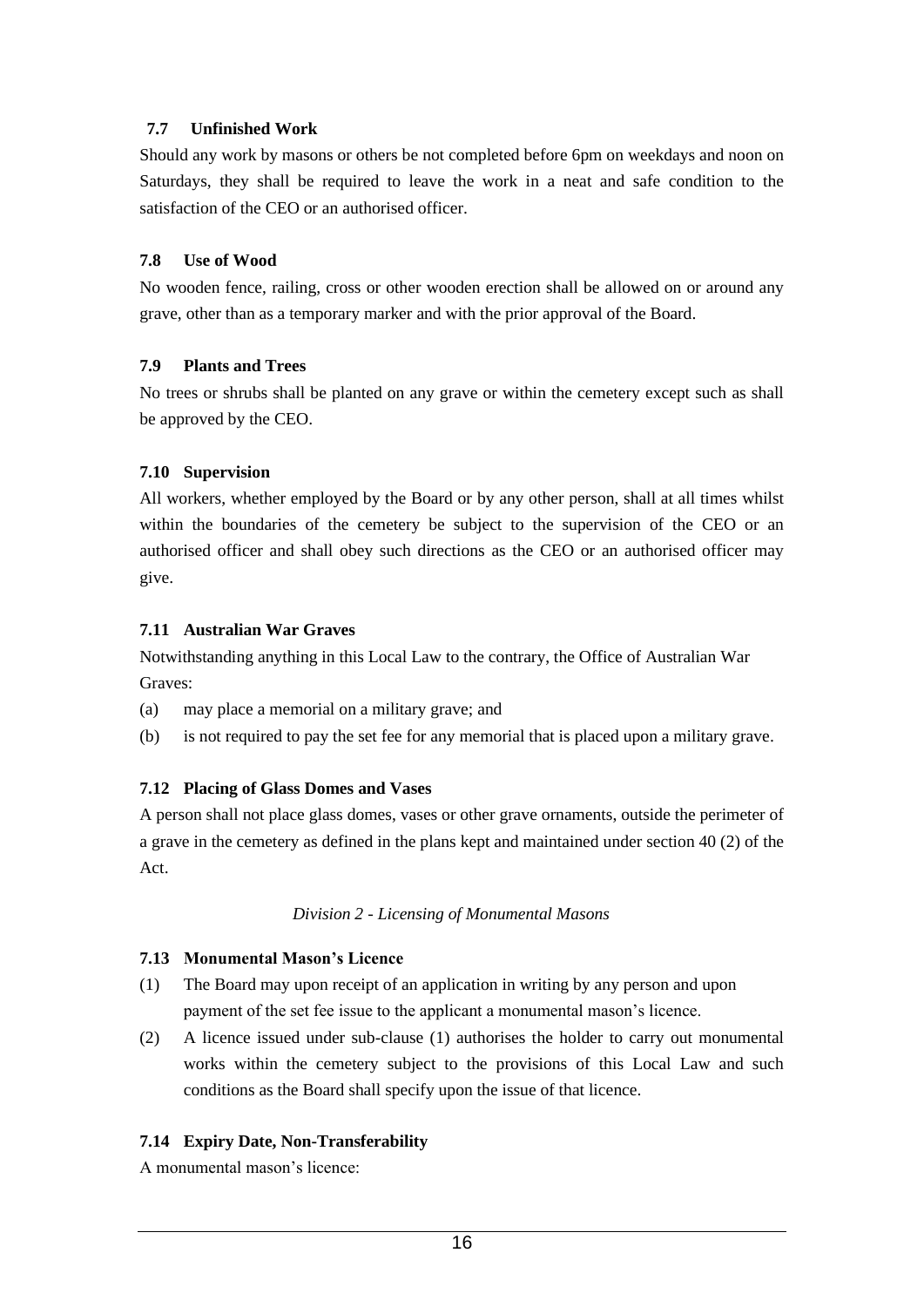- (a) shall, subject to clause 7.17, be valid from the date specified therein until the 30th day of June next following; and
- (b) is not transferable.

#### **7.15 Carrying out Monumental Work**

A person shall not carry out monumental work within the cemetery unless that person:

- (a) is the holder of a current monumental mason's licence issued pursuant to clause 7.13 or does so as the employee of a person who holds such a licence; or
- (b) is authorised by the Board to do so.

#### **7.16 Responsibilities of the Holder of a Monumental Mason's Licence**

The holder of a monumental mason's licence shall be responsible for the compliance by every person purporting to be authorised to carry out monumental works within the cemetery pursuant to that licence with all the requirements and conditions of the licence, this Local Law, the Act and any other written law which may affect the carrying out of monumental works.

#### **7.17 Cancellation of a Monumental Mason's Licence**

- (1) The Board may by notice in writing to the holder of a monumental mason's licence terminate the licence on any of the following grounds:
	- (a) that the holder of the licence has committed a breach of the requirements and conditions of the licence, this Local Law, the Act or any other written law which may affect the carrying out of monumental works;
	- (b) that, in the opinion of the Board, the conduct of the holder of the licence or any person in the employ of that holder in carrying out or attempting to carry out any works within the cemetery, is inappropriate or unbecoming; or
	- (c) that the holder of the licence has purported to transfer the licence issued to that holder.
- (2) Upon the termination of a monumental mason's licence under this clause no part of any fee paid for the issue of that licence is refundable by the Board.
- (3) An aggrieved person whose licence has been terminated under subclause (1) may appeal to a Local Court against a decision of the Board under this clause in the manner stated in section 19 (3) of the Act.

#### **PART 8 - GENERAL**

#### **8.1 Animals**

Subject to clause 8.2, a person shall not bring an animal into or permit an animal to enter or remain in the cemetery, other than with the approval of the CEO or an authorised officer.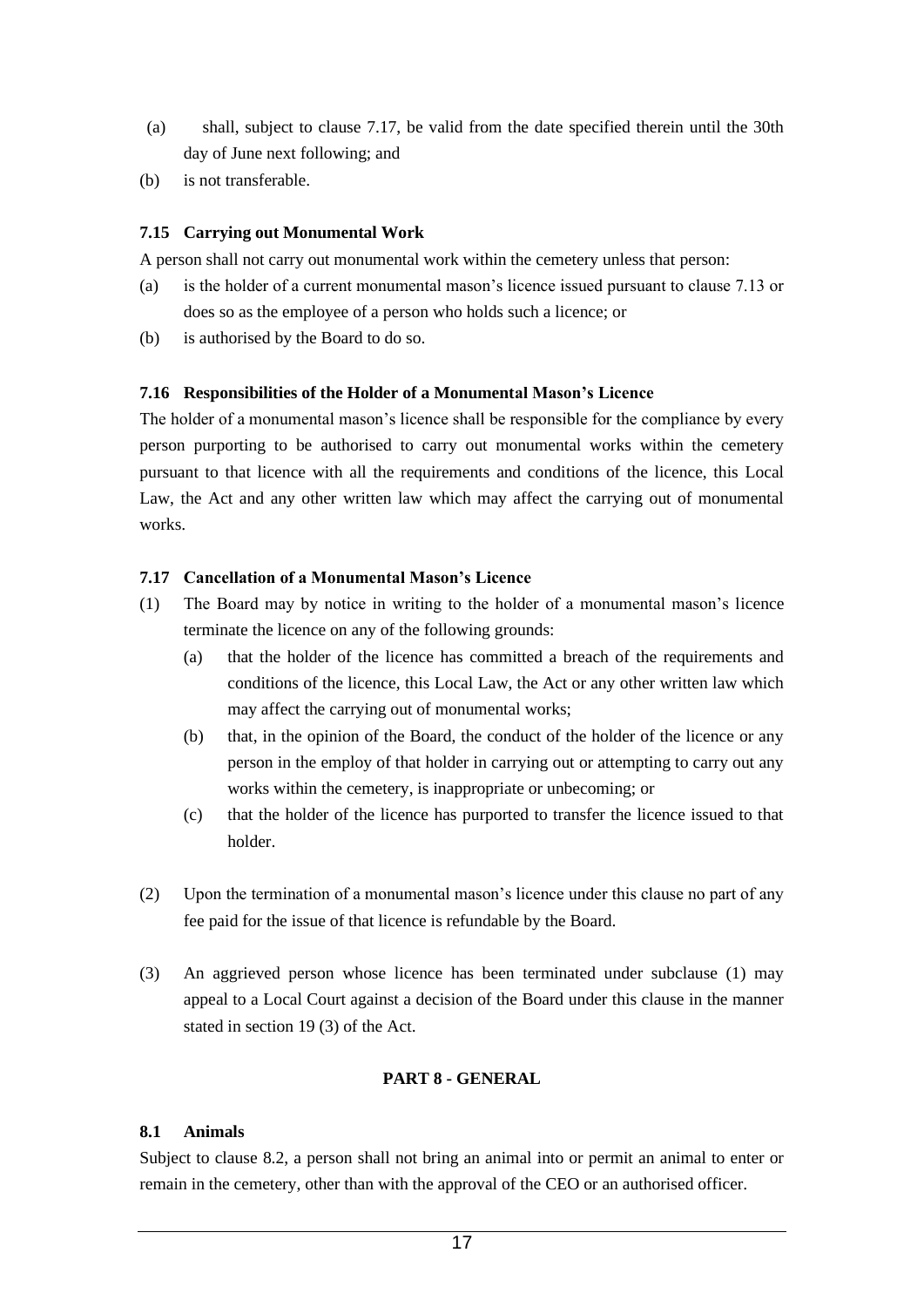#### **8.2 Guide Dogs**

Clause 8.1 shall not apply to a hearing impaired person or a person who is blind or partially blind and is accompanied by a hearing or guide dog.

#### **8.3 Damaging and Removing of Objects**

Subject to clause 8.4, a person shall not damage, remove or pick any tree, plant, shrub or flower in the cemetery or any other object or thing on any grave or memorial or which is the property of the Board without the permission of the Board.

#### **8.4 Withered Flowers**

A person may remove withered flowers from a grave or memorial and these are to be placed in a receptacle provided by the Board for that purpose.

#### **8.5 Littering and Vandalism**

A person shall not:

- (a) break or cause to be broken any glass, ceramic or other material in or upon the cemetery;
- (b) discard, deposit, leave or cause to be discarded, deposited or left any refuse or litter in or upon the cemetery other than in a receptacle provided for that purpose.

#### **8.6 Advertising**

A person shall not carry on or advertise any trade, business or profession within the cemetery without the prior written approval of the Board which consent may be granted subject to such conditions as the Board thinks fit.

#### **8.7 Obeying Signs and Directions**

A person shall obey all signs displayed, marked, placed or erected by the Board within the cemetery and any other lawful direction by the CEO or an authorised officer.

#### **8.8 Removal from the Cemetery**

Any person failing to comply with any provisions of this Local Law or behaving in a manner that in the opinion of the Board, the CEO or an authorised officer is inappropriate in the cemetery may in addition to any penalty provided by this Local Law be ordered to leave the cemetery by the Board, the CEO or an authorised officer.

#### **PART 9 - OFFENCES AND MODIFIED PENALTIES**

#### **9.1 General**

A person who commits a breach of any provisions of this Local Law commits an offence and shall on conviction be liable to a penalty not exceeding \$500.00 and if the offence is a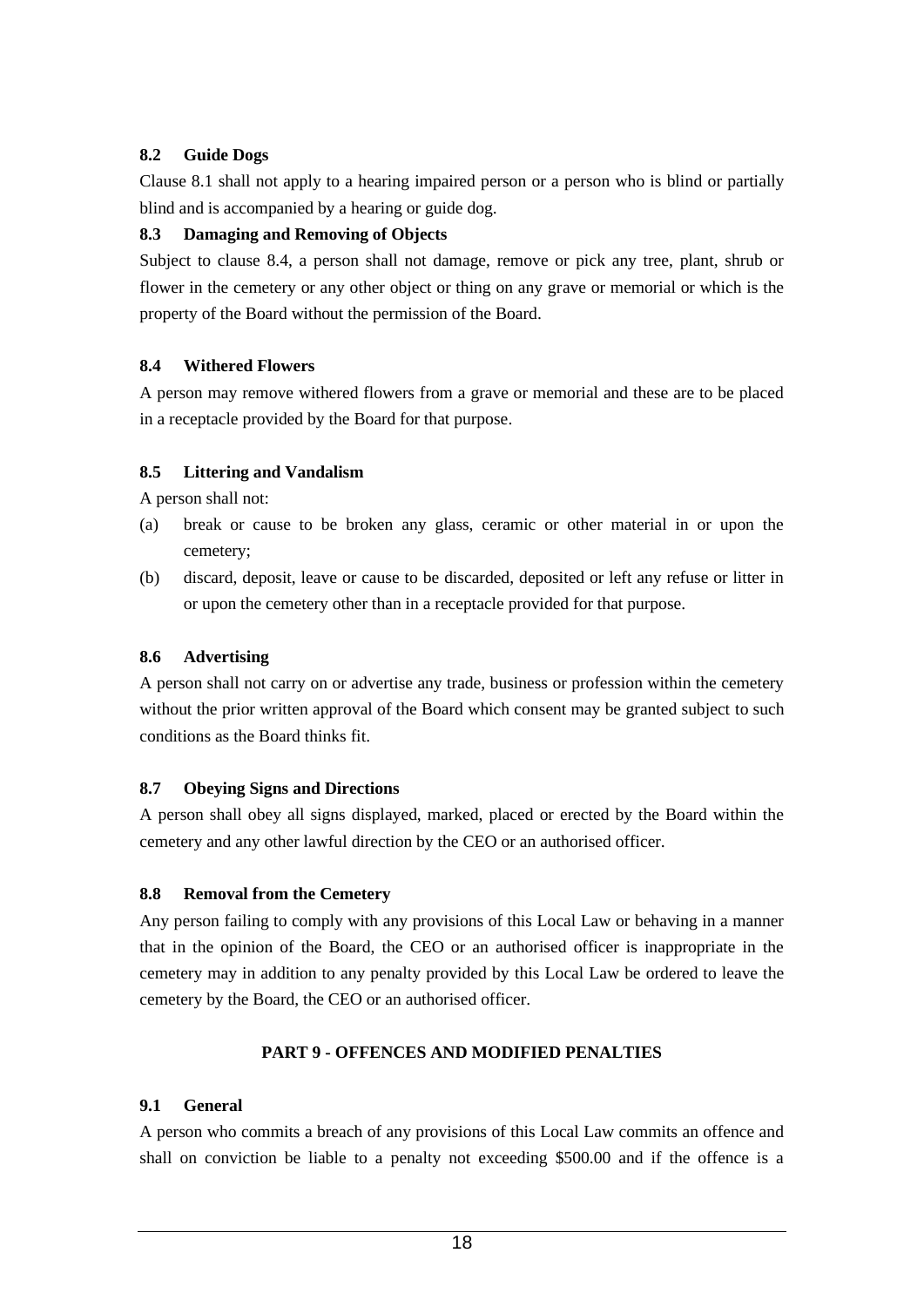continuing one to a further penalty not exceeding \$20.00 for every day or part of a day during which the offence has continued.

# **9.2 Modified Penalties**

- (1) The offences specified in the First Schedule are offences which may be dealt with under section 63 of the Act.
- (2) The modified penalty payable in respect of an offence specified in the First Schedule is set out in the fourth column of the First Schedule.
- (3) The prescribed form of the infringement notice referred to in section 63(1) of the Act is set out in the Second Schedule.
- (4) The prescribed form of the notice withdrawing an infringement notice referred to in section 63(3) of the Act is set out in the Third Schedule.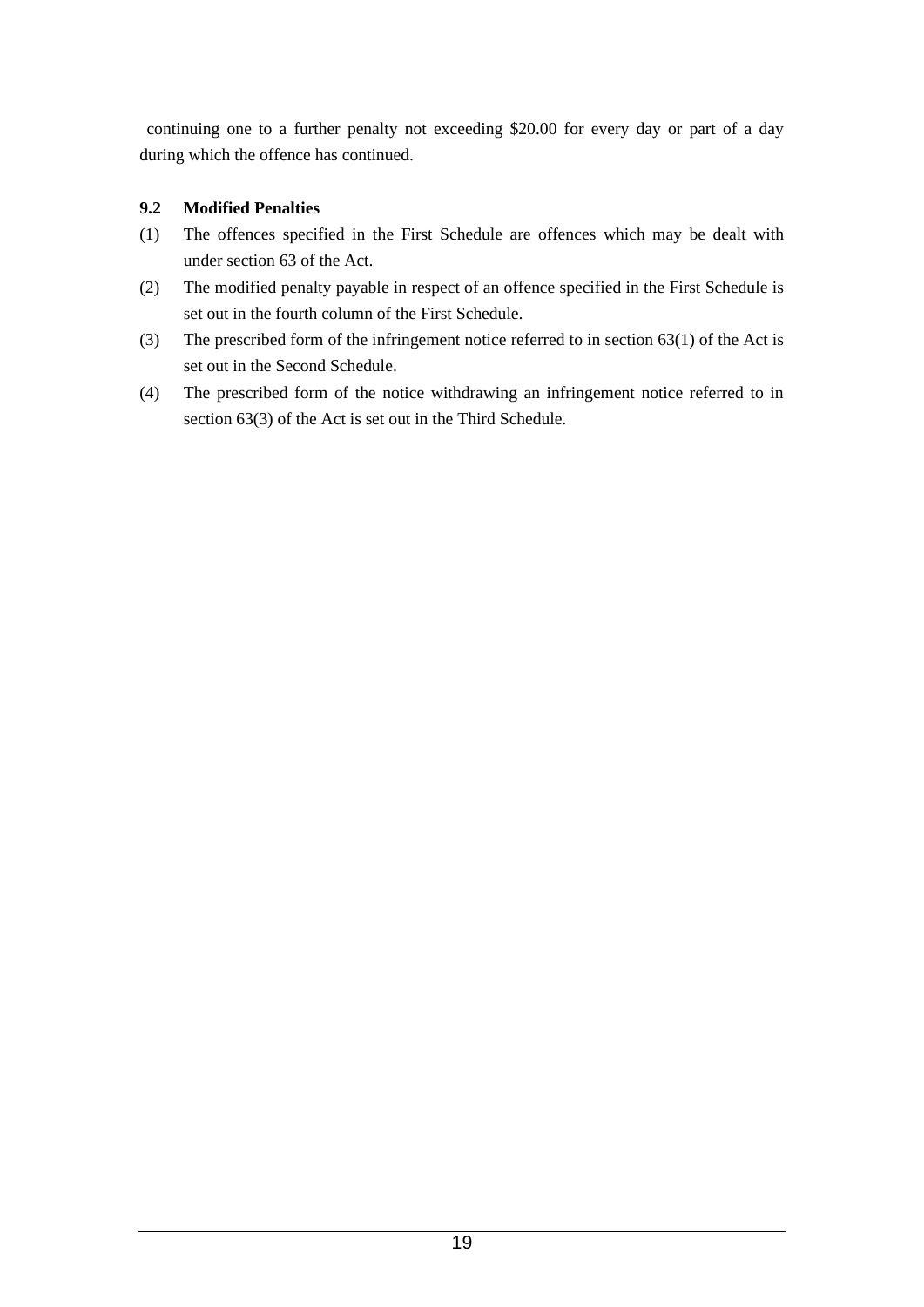#### First Schedule

# **CEMETERIES ACT 1986**

# **Shire of Boyup Brook**

# **Boyup Brook Cemetery Local Law 2003**

#### Modified Penalties

| <b>Item</b>    | <b>Clause</b> | <b>Nature of Offence</b>                             | <b>Modified</b> |
|----------------|---------------|------------------------------------------------------|-----------------|
| N <sub>0</sub> |               |                                                      | <b>Penalty</b>  |
|                | 5.4           | Excessive speed                                      | \$50.00         |
| 2              | 5.4           | Unauthorised use $-$ driving of vehicles             | \$50.00         |
| 3              | 7.3           | Placing and removal of rubbish and surplus materials | \$50.00         |
| $\overline{4}$ | 7.7           | Leaving uncompleted works in an untidy or unsafe     | \$50.00         |
|                |               | condition                                            |                 |
| 5              | 8.1           | Animal at large                                      | \$50.00         |
| 6              | 8.5           | Dumping of Rubbish                                   | \$50.00         |
| 7              | 8.6           | Unauthorised advertising, and/or trading             | \$50.00         |
| 8              | 8.7           | Disobeying sign or lawful direction                  | \$50.00         |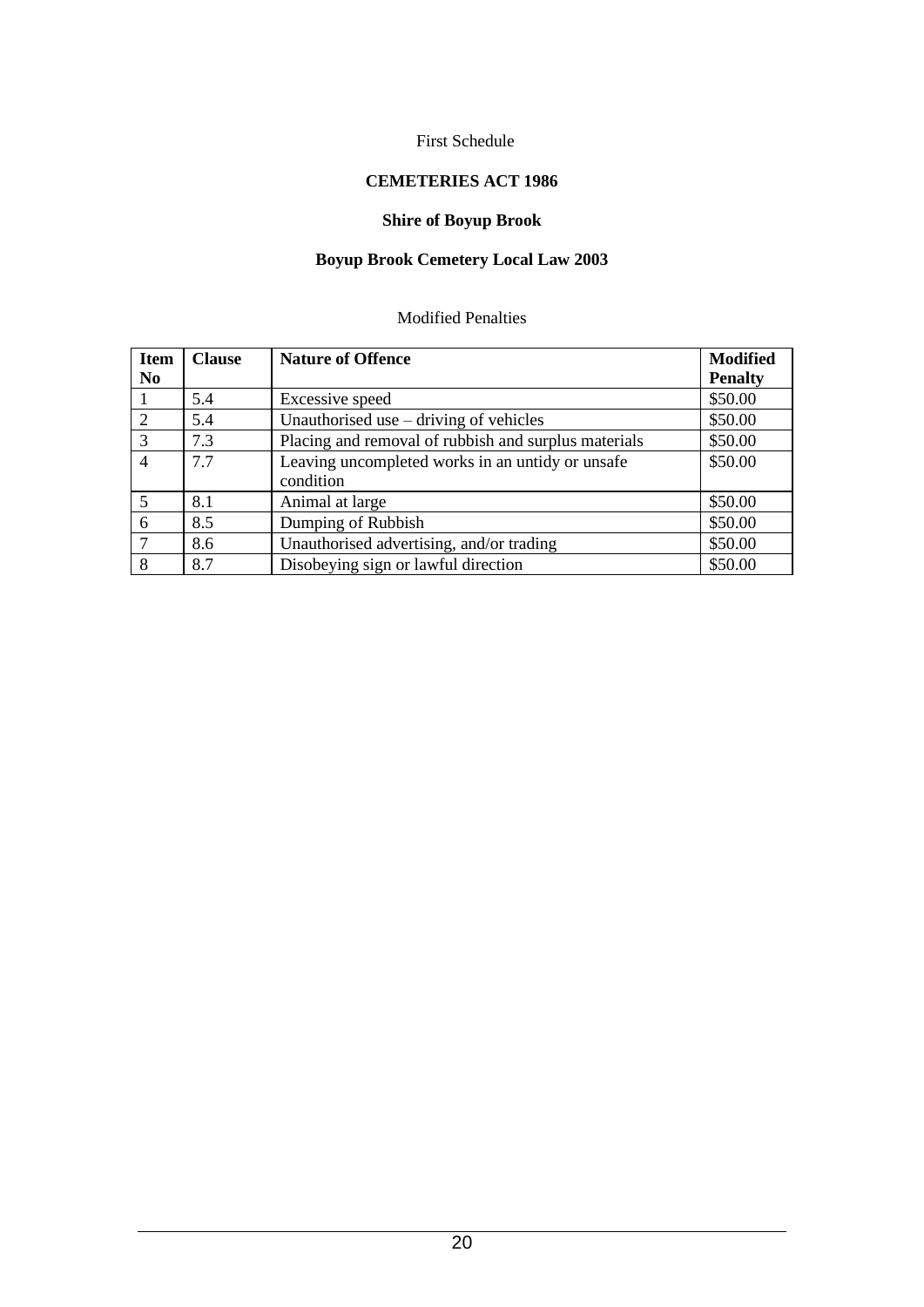#### **Second Schedule**

#### **CEMETERIES ACT 1986**

#### **Shire of Boyup Brook**

#### **Boyup Brook Cemetery Local Law 2003**

Infringement Notice

| TO: | <u> 1980 - Andrea Andrew Maria (h. 1980).</u><br>(Name) |                                      |  |  |  |  |  |  |
|-----|---------------------------------------------------------|--------------------------------------|--|--|--|--|--|--|
|     | (Address)                                               |                                      |  |  |  |  |  |  |
|     |                                                         | hours on $\_\_\_\_\_\_\_\_\_\_\_\_\$ |  |  |  |  |  |  |
|     |                                                         |                                      |  |  |  |  |  |  |
|     |                                                         |                                      |  |  |  |  |  |  |

you committed the offence indicated below by an (x) in breach of clause . . . . . . . . . . . . . . of the Boyup Brook Cemetery Local Law 2003.

(Authorised Person)

\_\_\_\_\_\_\_\_\_\_\_\_\_\_\_\_\_\_\_\_\_\_\_\_\_\_

Offence:

Animal at large Dumping rubbish Excessive speed in vehicle Leaving uncompleted works in an untidy or unsafe condition Non removal of rubbish Unauthorised advertising or trading Unauthorised vehicle use Disobeying sign or lawful direction

Other offence:

 $\frac{1}{2}$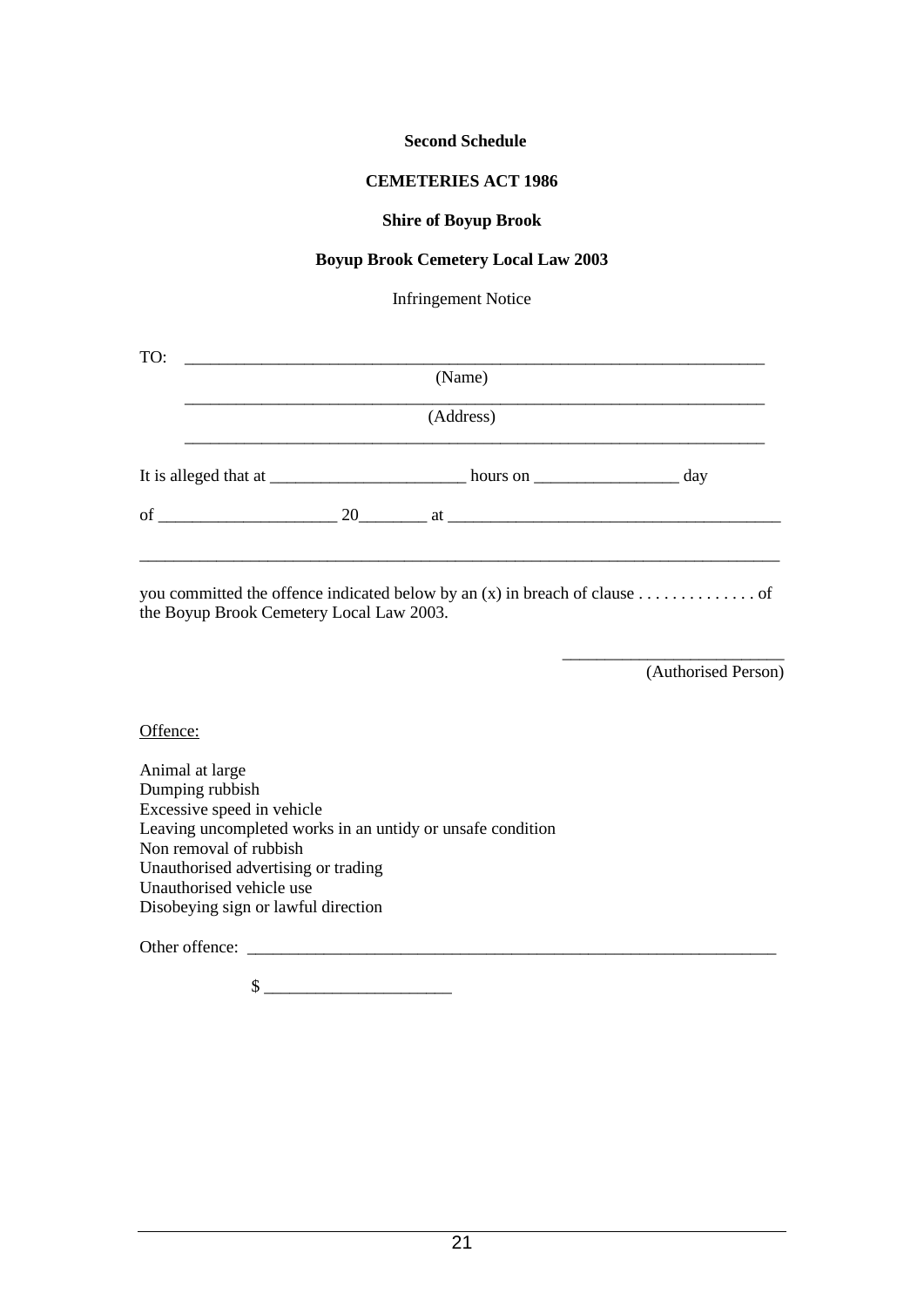You may dispose of this matter:

By payment of the penalty as shown within 21 days of the date of this notice (or the date of the giving of this notice if that is a different date) to the Chief Executive Officer of the Shire of Boyup Brook at Abel Street, Boyup Brook, between the hours of 9am to 4:30pm Monday to Friday.

Please make cheques payable to Shire of Boyup Brook. Payments by mail should be addressed to:

The Chief Executive Officer Shire of Boyup Brook Abel Street BOYUP BROOK

If the penalty is not paid within the time specified, then a complaint of the alleged offence may be made and heard and determined by a court.